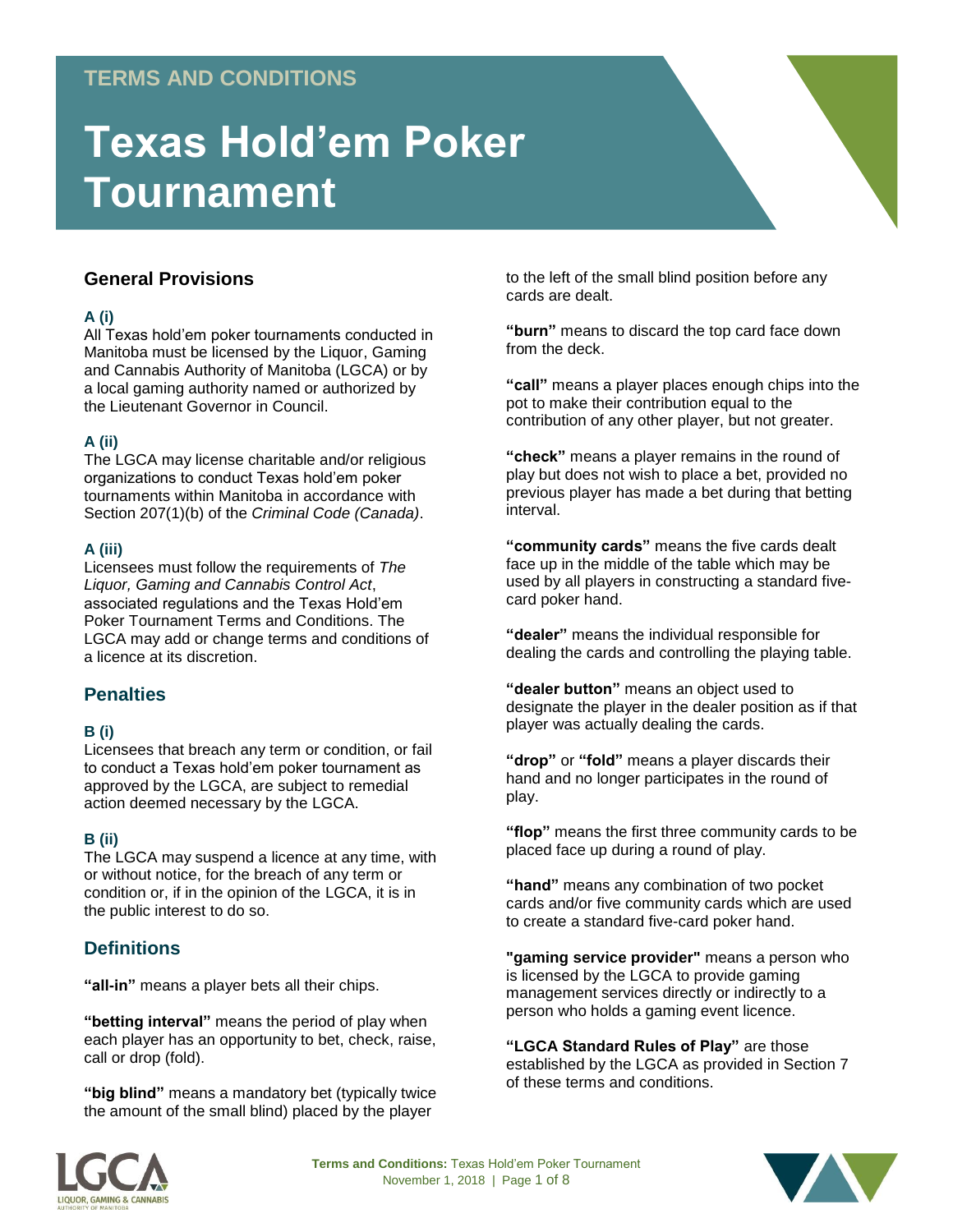**"misdeal"** means a wrong distribution of cards by the dealer to the players.

**"mucked cards"** means the pocket cards being discarded when a player drops or folds.

**"pit boss and/or manager"** means the individual who volunteers or is contracted to manage or assist in managing the general play at the tables, which includes but is not limited to handling player disputes and relocating players.

**"pocket cards"** means the two cards dealt face down to each player that can only be used by that player in constructing their standard five-card poker hand.

**"raise"** means a player places enough chips in the pot to call, plus one or more chips.

**"rebuy"** means the fee paid by any player, prior to being eliminated, to purchase more chips to stay in the game.

**"river"** means the fifth and final community card to be placed face up during a round of play.

**"round of play"** means the period of play commencing with the first card dealt by the dealer and concluding with the awarding of the pot.

**"side pot"** means a new pot(s) established by the dealer after a player has gone all-in and additional bets have been placed.

**"small blind"** means a mandatory bet (typically half the amount of the big blind) placed by the player immediately to the left of the dealer button before any cards are dealt.

**"tournament chairperson"** means the member of the organization named in the application who must ensure that all aspects of the tournament are conducted in compliance with the approved application and these terms and conditions and, further, must make final decisions on player disputes and ensure that all required reports are submitted to the LGCA.

**"tournament rules"** are rules established by the licensee that describe required conduct of players and the conduct or operation of the event. All tournament rules must comply with these terms and conditions.

**"turn"** means the fourth community card to be placed face up during a round of play.

# **General**

#### **1.01**

Licensees must ensure the honesty and integrity of the individuals involved in the conduct and operation of the Texas hold'em poker tournament.

## **1.02**

Licensees must notify the LGCA without delay about anything that has, is or is likely to compromise the honest conduct and management of their Texas hold'em poker tournament.

### **1.03**

The LGCA and its representatives may, at any time before, during or after the Texas hold'em poker tournament, audit or inspect anything related to the Texas hold'em poker tournament. This includes, but is not limited to, event facilities, buildings, equipment, expenses, documents, records and recipients of funds.

### **1.04**

The LGCA and its representatives must be given free access at all times and must be allowed to remove anything they consider relevant to the Texas hold'em poker tournament for inspection, examination or audit.

# **1.05**

Applicants must identify all gaming service providers and the types of services on the application. The LGCA will determine if these service providers require licensing.

#### **1.06**

Licensees must not do business with a gaming service provider that is not licensed, if the LGCA has determined that licensing is required.

# **1.07**

Licensees cannot assign the conduct or management of the Texas hold'em poker tournament to any gaming service provider on their behalf.

# **Use of Funds**

# **2.01**

Funds generated from Texas hold'em poker tournaments must be used for the advancement of education, religion, health or the relief of poverty, or they must benefit the community through the promotion of sport, recreation, culture or any other area considered appropriate by the LGCA.



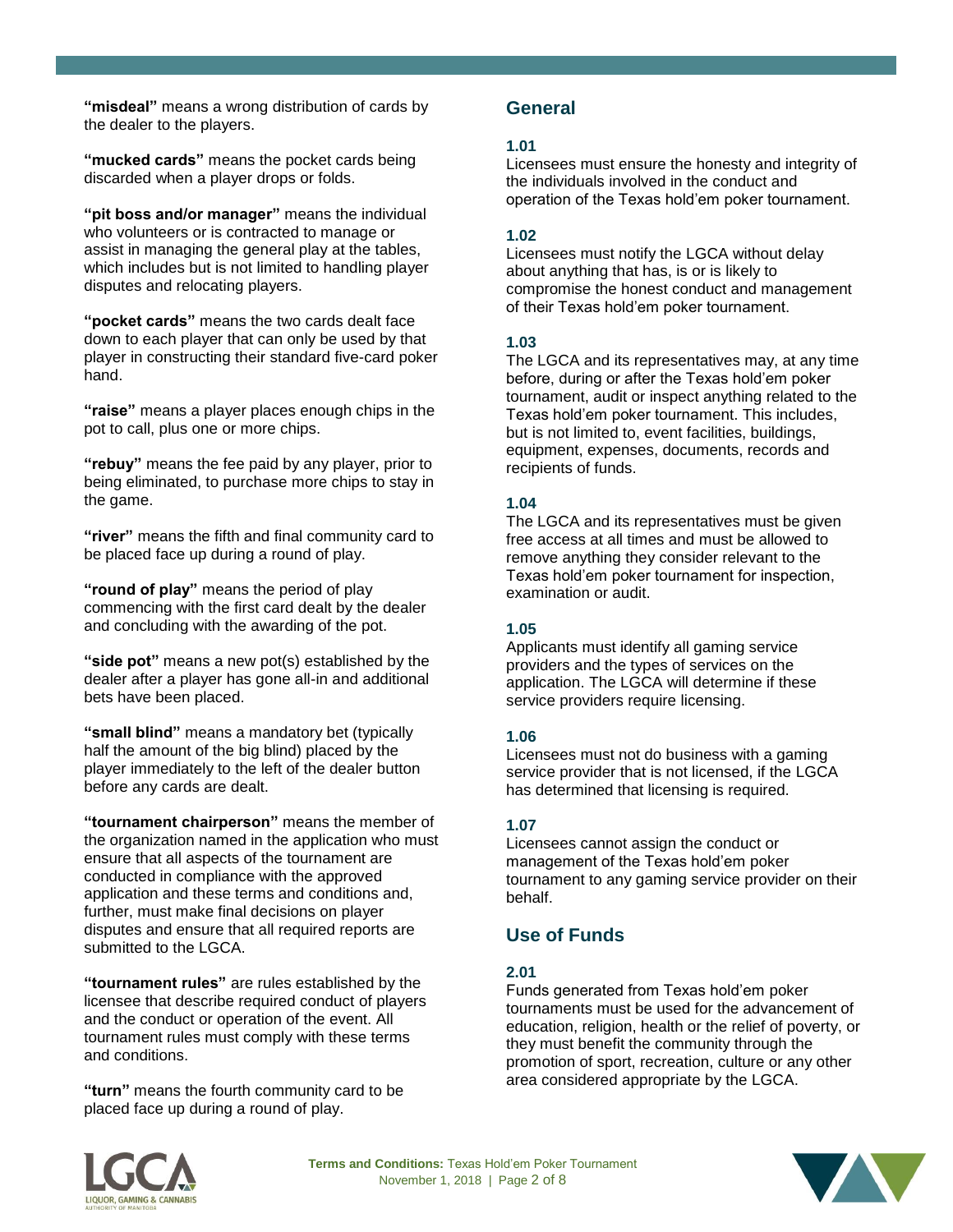An organization using Texas hold'em poker tournament funds to purchase, build or renovate real property must ensure the proceeds from the subsequent sale, mortgaging or other disposition of that property (at least an amount equal to the value of funds raised by the Texas hold'em poker tournament) are used for a charitable or religious purpose.

#### **2.03**

An organization using Texas hold'em poker tournament funds to purchase, build or renovate property owned by the licensee must have a dissolution clause that comes into effect should the organization fold or wind up. This clause must be included as a specific provision for distribution of assets in the organization's constitution and/or in its articles of incorporation to ensure the organization's assets are used for charitable purposes upon dissolution.

#### **2.04**

An organization using Texas hold'em poker tournament funds for a future capital project may place Texas hold'em poker tournament funds into an interest-bearing investment or bank account until the organization has sufficient funds to begin the project. Special reporting is required while funds are invested outside of the organization's lottery bank account.

# **Fees and Expenses**

#### **3.01**

Licence fees are set by the LGCA and must be submitted as required.

#### **3.02**

Texas hold'em poker tournament expenses must not exceed 15% of gross anticipated entry fee revenue. Licence fees, playing cards and poker chip expenses are not included in this 15% limit.

#### **3.03**

Licensees that own the premises in which their Texas hold'em poker tournament takes place must not deduct rent as an expense.

# **Licence Applications**

#### **4.01**

Applicants must provide all information required on the application form. In addition, the LGCA may request any other information it deems necessary.

# **4.02**

The LGCA may limit the number of events held by a licensee during any specific time period.

#### **4.03**

Licensees may hold Texas hold'em poker tournaments in:

- a) publicly-owned premises;
- b) premises owned by another charitable or religious organization;
- c) premises they own; or,
- d) private premises, if approved by the LGCA.

#### **4.04**

A licence to conduct a Texas hold'em poker tournament will generally be granted to a single organization. This organization must retain full responsibility for the operation of each Texas hold'em poker tournament.

#### **4.05**

Applicants must ensure enough funds are available to award all prizes offered. Applicants may be required to provide a prize guarantee in a form satisfactory to the LGCA.

#### **4.06**

Licensees or applicants may ask in writing for an exemption from any term or condition, and must satisfy the LGCA that compliance with that term or condition would cause them unreasonable hardship:

# **Equipment and Supplies**

#### **5.01**

Texas hold'em poker tournament equipment must be in good working order and is subject to inspection and approval by the LGCA.

#### **5.02**

Texas hold'em poker must be played with a highquality, standard 52-card deck without jokers. Decks must be replaced when worn. Wild cards are not allowed.

#### **5.03**

Texas hold'em poker must be played at tables large enough to accommodate a dealer and a maximum of 10 players. Players must have sufficient room to examine their cards without disclosing their value to other players or to spectators.



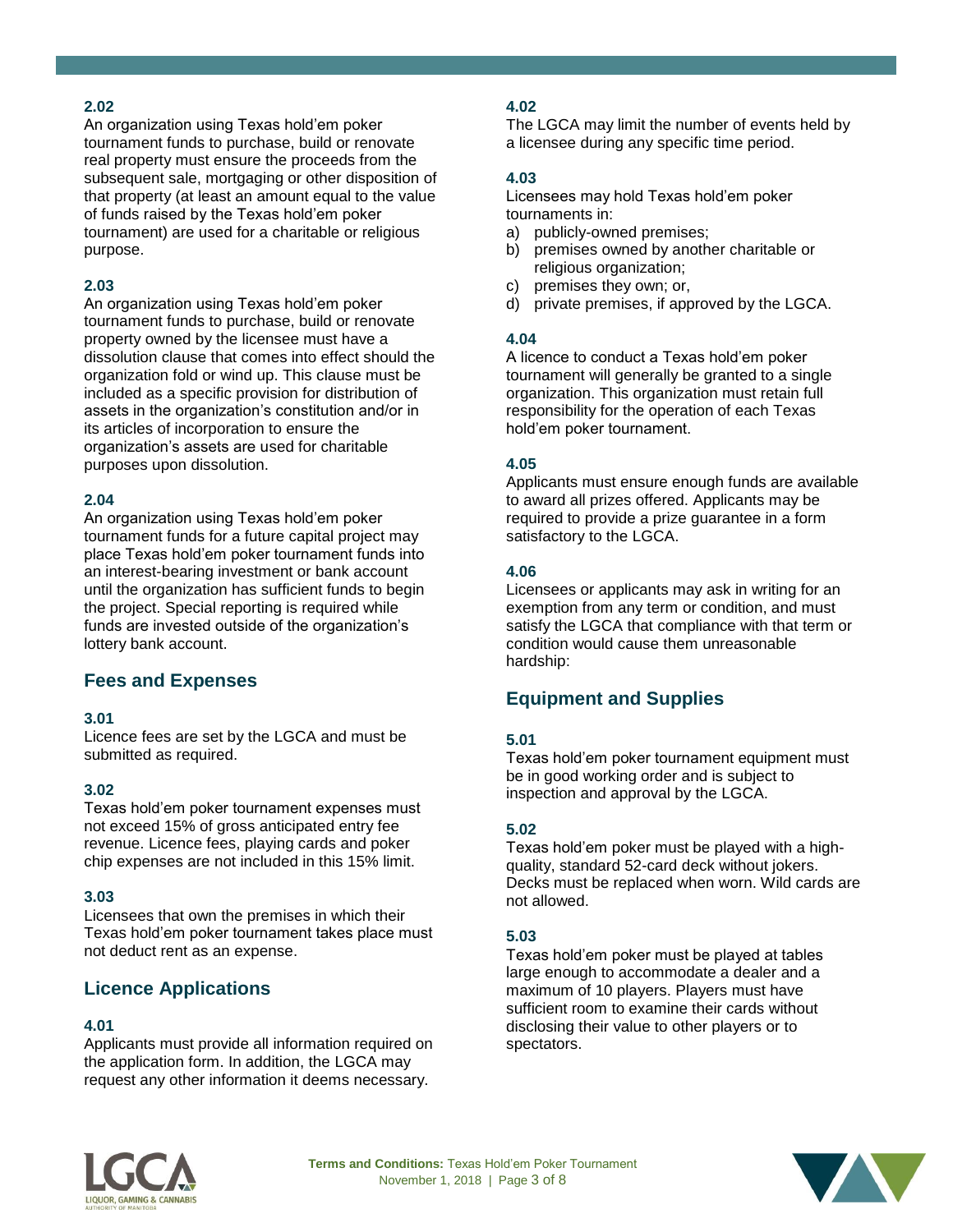Licensees are responsible to ensure only chips sold at their event are used and that the chips are clearly identified.

#### **5.05**

At least three colours (i.e. denominations) of chips must be available.

# **Conduct**

#### **6.01**

A Texas hold'em poker tournament licence may not be transferred, assigned, lent or borrowed.

#### **6.02**

Licensees must post the following at each Texas hold'em poker tournament location:

- a) a copy of the current licence;
- b) all posters provided by the LGCA; and,
- c) any other information required by the LGCA.

#### **6.03**

Copies of the following must be available to players prior to each event:

- a) the tournament rules, as approved by the LGCA;
- b) the LGCA Standard Rules of Play (see Section 7); and,
- c) any rules that relate specifically to preregistration.

#### **6.04**

The LGCA Standard Rules of Play and the approved tournament rules supersede any other standard poker rule book referenced during the event.

#### **6.05**

Licensees must not permit spectators into the tournament play area and must ensure spectators do not interfere with any table in play.

#### **6.06**

Tables cannot be left unattended by tournament workers once players are seated.

#### **6.07**

People under 18 years of age are not permitted to play, work or volunteer at Texas hold'em poker tournaments.

#### **6.08**

Texas hold'em poker must be conducted as a tournament where all players pay an established entry fee for the same amount of chips.

#### **6.09**

Unidentified chips must be removed from play and any chips not provided by the licensee for that event must be provided to the LGCA with an incident report.

#### **6.10**

Any deck found to be defective or containing damaged cards must be removed immediately from play. Suspected marked cards must be provided to the LGCA with an incident report.

#### **6.11**

Tournament chips must have no cash value.

#### **6.12**

Dealers cannot sell tournament chips.

#### **6.13**

Licensees may offer a maximum of three rebuy units to players. Sale of all rebuys must cease at a specified time during the event.

#### **6.14**

Licensees are responsible to ensure all workers are appropriately trained, thoroughly knowledgeable about the game, and able to provide consistent conduct and operation of the event.

#### **6.15**

The tournament chairperson must:

- a) be a member of the licensed organization;
- b) be present throughout the event(s);
- c) ensure fair and consistent determinations when disputes or questions arise;
- d) ensure that all disputes or irregularities are properly recorded and reported to the LGCA;
- e) immediately report any incident that might compromise the integrity of the event(s) to the LGCA;
- f) ensure that all required reports are submitted to the LGCA; and,
- g) ensure compliance with all terms and conditions of the licence.

#### **6.16**

Dealers must maintain full control of their tables at all times including, but not limited to, handling betting order, side pots, chips, mucked cards, cards in play, and player and spectator behaviour.

#### **6.17**

Persons directly involved in the conduct, management or operation of the Texas hold'em poker tournament cannot play at that event.



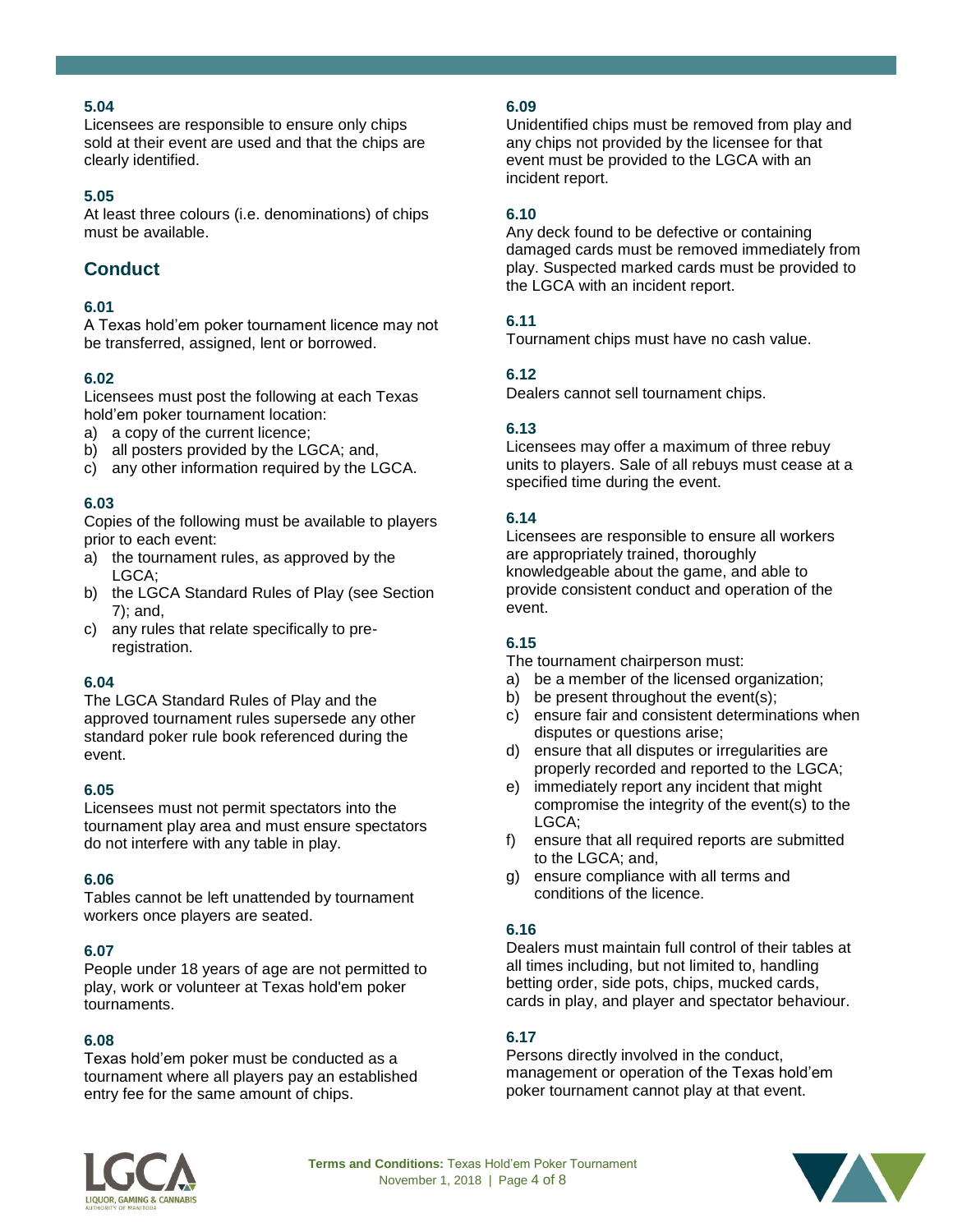Gaming service providers who are licensed by the LGCA to assist licensees in the operation of Texas hold'em poker tournaments must not play at any event as long as their contract with the licensee is in effect.

### **6.19**

The approved application, the Texas Hold'em Poker Tournament Terms and Conditions and the approved rules are part of the licence. Any change must be applied for and approved in writing by the LGCA before being advertised or implemented. All approved amendments must be available at each event.

#### **6.20**

Texas hold'em poker tournaments may only be held in the location and on the date and time specified on the licence or any subsequentlyapproved amendment.

#### **6.21**

Licensees planning to stop operating their Texas hold'em poker tournaments must notify the LGCA in writing of the last scheduled event date.

#### **6.22**

Licensees must ensure advertising accurately reflects the approved licence and includes the organization's name and licence number. Advertising of prizes must identify any applicable restrictions.

#### **6.23**

Licensees must not sell pre-registrations or advertise Texas hold'em poker tournaments outside Manitoba.

#### **6.24**

Licensees may accept orders for pre-registrations through a website under the following conditions: a) Credit card information may be collected online, but the completion of the payment process online is not allowed.

b) Online ordering cannot be the sole method offered.

c) Immediate confirmation of the registration may be done electronically, but actual tickets must be delivered by mail or in-person to the purchaser.

d) Only orders placed within Manitoba may be processed.

# **Standard Rules of Play**

#### **7.01**

Tournament rules must be compliant with the Texas Hold'em Poker Tournament Terms and Conditions and must identify:

- a) entry fee and amount of chips received;
- b) the procedures and rules for allowing prepaid entry fees or pre-registration, if applicable;
- c) the prizes offered;
- d) any minimum limits or conditions for raises;
- e) the number of blinds and the progression of increase in the blinds;
- f) the time limit, price charged, amount of chips and method established for rebuys, if allowed;
- g) the method for eliminating lower value chips;
- h) the method for handling split pots with an uneven amount of chips;
- i) the rules for elimination of players;
- j) the method for determining the order of finish (see 8.04);
- k) the method for resolving tournament standing ties;
- l) the rule for allowing players to leave the table;
- m) any other poker rule book referenced during the event;
- n) the designated language for the tournament; and,
- o) any other information essential to a player's understanding of how the tournament will be conducted.

#### **7.02**

Licensees must not offer refunds once tournament play has begun.

#### **7.03**

Licensees must assign table and player positions randomly.

#### **7.04**

All suits have the same rank. The rank of cards, from highest to lowest, must be ace, king, queen, jack, 10, 9, 8, 7, 6, 5, 4, 3, 2, except where the ace may be counted low (see 8.03).

#### **7.05**

Cards must be displayed face-up on each table so that each card can be seen by any player before the start of play at each Texas hold'em poker tournament.

#### **7.06**

Players cannot deal. Players who have been eliminated cannot become a dealer for that tournament.



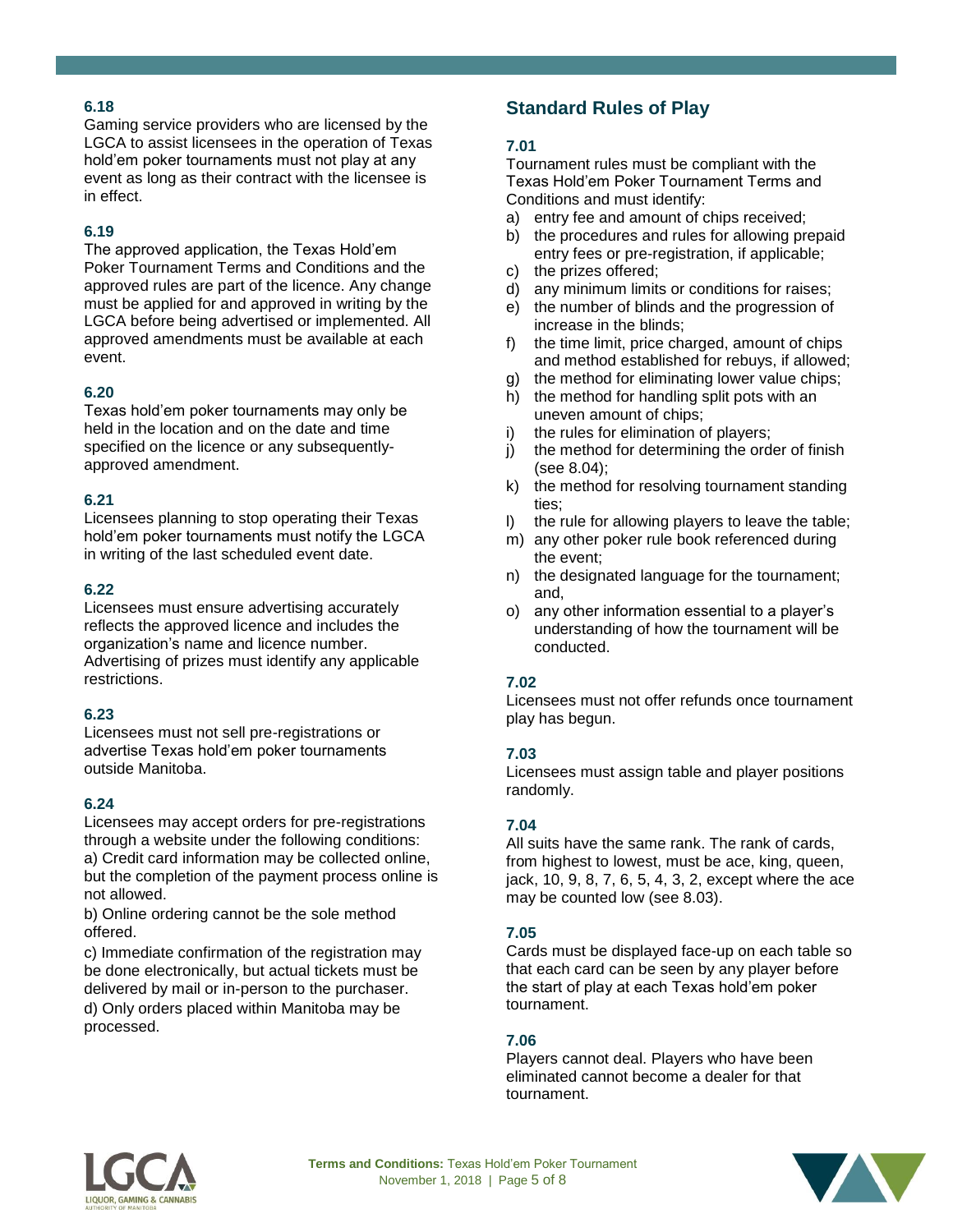Player conduct:

- a) A player cannot bet on more than one hand in any round of play.
- b) Side-betting is not allowed.
- c) Substitute players are not allowed.
- d) Players may not give, sell, exchange or redeem chips with another player.
- e) Players may not handle the chips placed in the pot.
- f) Players are responsible to protect their cards.
- g) Players must keep their pocket cards in full view of the dealer at all times.
- h) Players may examine their pocket cards at any time and must do so in a manner that does not disclose their value to other players or spectators.
- i) Players may not exchange information about their cards.

# **7.08**

The dealer will collect all cards and shuffle them prior to each round of play.

# **7.09**

The dealer button must start with the player to the left of the dealer. The dealer will move the dealer button to the next player in a clockwise direction prior to commencing each subsequent round of play.

# **7.10**

The player immediately to the left of the dealer button will post the required blind (small blind, if two blinds are required) before the beginning of each round of play.

# **7.11**

If two blinds are required, the player immediately to the left of the small blind position will post the required big blind before the beginning of each round of play. When all but two players have been eliminated from the table, the player with the dealer button will post the small blind and the other player will post the big blind.

# **7.12**

All cards will be dealt in a clockwise direction beginning with the player immediately to the left of the dealer button.

# **7.13**

The dealer will commence the first betting interval by dealing one card face-down to each player, then a second card face-down to each player.

# **7.14**

The first betting interval will proceed as follows:

- a) The player immediately to the left of the big blind position is the first to act and must call, raise or fold. When all but two players have been eliminated from the table, the player with the dealer button is the first to act and must call, raise or fold.
- b) Betting continues in a clockwise direction until each player has an opportunity to call, raise or fold, with the exception of the player in the big blind position who may also check if no other player has raised.

# **7.15**

The dealer will commence the second betting interval by burning a card and then dealing three community cards face-up in the middle of the table.

# **7.16**

The second betting interval will proceed as follows:

- a) The player immediately to the left of the dealer button is the first to act and must bet, check or fold.
- b) Betting continues in a clockwise direction until each player has an opportunity to check, call, raise or fold.

# **7.17**

The dealer will commence the third betting interval by burning a card and dealing one community card face up.

# **7.18**

The third betting interval will proceed as in 7.16.

# **7.19**

The dealer will commence the fourth betting interval by burning a card and dealing one community card face-up.

# **7.20**

The fourth betting interval will proceed as in 7.16. Upon completion of four betting intervals:

- a) If only one player remains in the round of play (i.e. all but one player has folded), the player is not obligated to show their hand.
- b) If two or more players remain in the round of play:
	- i) it will be the obligation of the player who made the last bet to show their hand; or,
	- ii) ii) if no player has placed a bet, it will be the obligation of all players to show their hands.



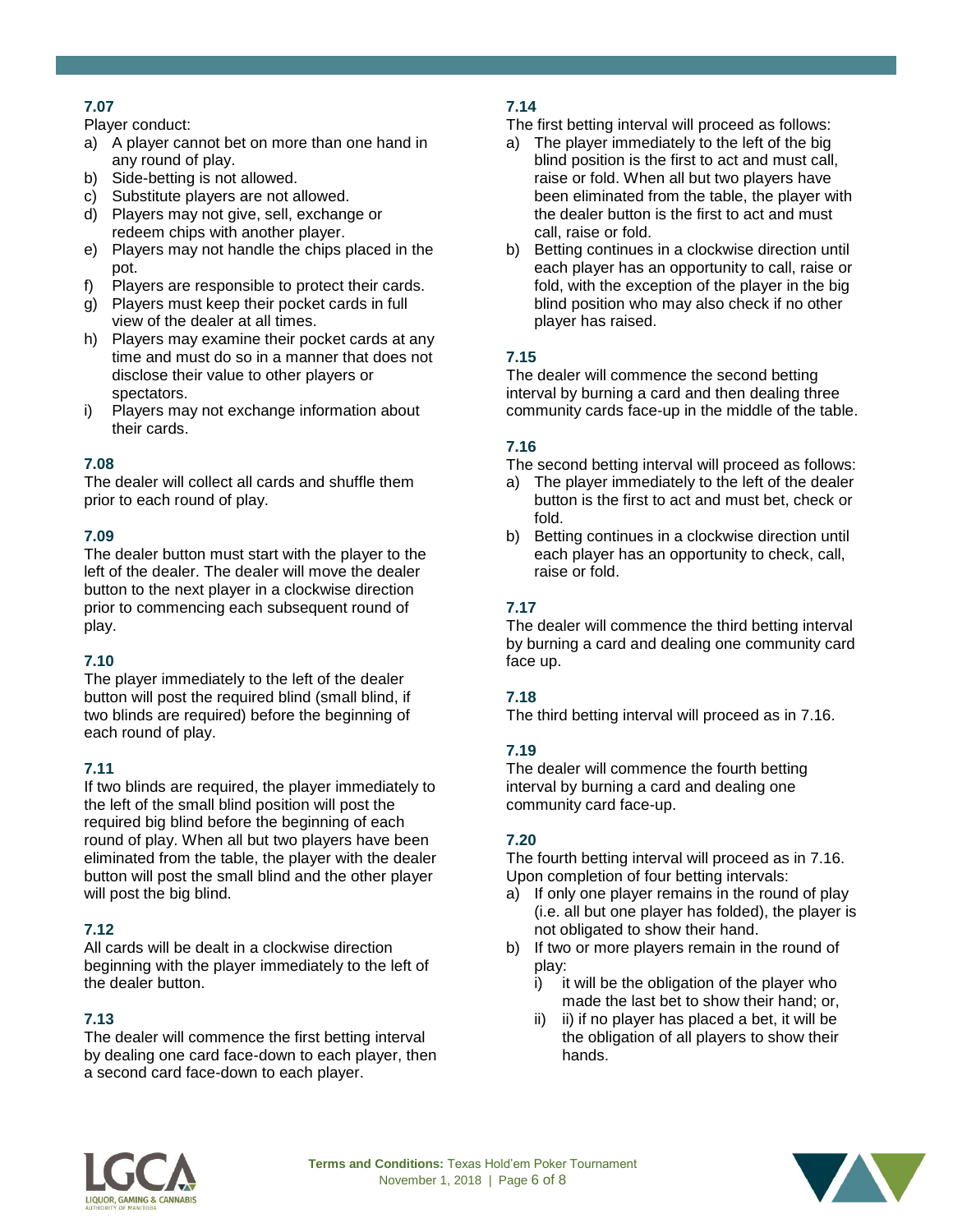Any combination of a player's pocket cards and/or community cards may be used to construct a standard five-card poker hand.

#### **7.22**

If a tie cannot be broken, the pot will be split among all equal hands for that round of play.

#### **7.23**

When a player is eliminated, they must not be allowed to re-enter the tournament.

#### **7.24**

As players are eliminated, tables must be maintained, as closely as possible, with an equal number of players.

#### **7.25**

When relocating players, the new position must be as close as possible to the player's position at the previous table. Relocated players must assume all responsibilities of the new position.

#### **7.26**

No misdeal may be called after the first bet. In the event of a misdeal, additional blinds cannot be required.

#### **7.27**

The use of any cell phone or electronic device is prohibited during tournament play.

#### **7.28**

The tournament chairperson is responsible for handling all disputes. Any player dissatisfied with the tournament chairperson's decision may contact the LGCA.

# **Prizes and Winners**

#### **8.01**

Tournament entries, rebuys or chips must not be awarded or given away as a bonus or prize unless the LGCA has approved a method of ensuring financial accountability.

#### **8.02**

Promotional prizes are allowed only if there is no charge or consideration, including the requirement to pay a registration fee, for the chance to win.

#### **8.03**

For every round of play, the last remaining player will be declared the winner or the winning hand among all remaining players will be determined in accordance with the following ranking of poker combinations:

**Royal Flush** is a hand containing an ace, king, queen, jack and 10 of the same suit.

**Straight Flush** is a hand containing five cards of the same suit in consecutive ranking. An ace may count high or low.

**Four of a Kind** is a hand containing four cards of the same rank.

**Full House** is a hand containing three of a kind and one pair.

**Flush** is a hand containing five cards of the same suit but not in consecutive ranking.

**Straight** is a hand containing five cards of consecutive rank regardless of suit. An ace may count high or low.

**Three of a Kind** is a hand containing three cards of the same rank.

**Two Pairs** is a hand containing two pairs.

**One Pair** is a hand containing two cards of the same rank.

**High Card** is a hand that does not contain one pair or better.

#### **8.04**

The order of finish for the tournament will be determined by one of the following methods:

- a) If play continues until all but one player is eliminated, the order of finish will be the order of elimination from last to first. The last remaining player will be declared the winner; or
- b) If play stops at a set time as defined in the tournament rules, the order of finish will be determined by ranking the value of chips held by each player at the end of play from highest to lowest. The player having the highest value of chips will be declared the winner; or,
- c) Any other method approved by the LGCA.

#### **8.05**

Cannabis cannot be given as a prize.